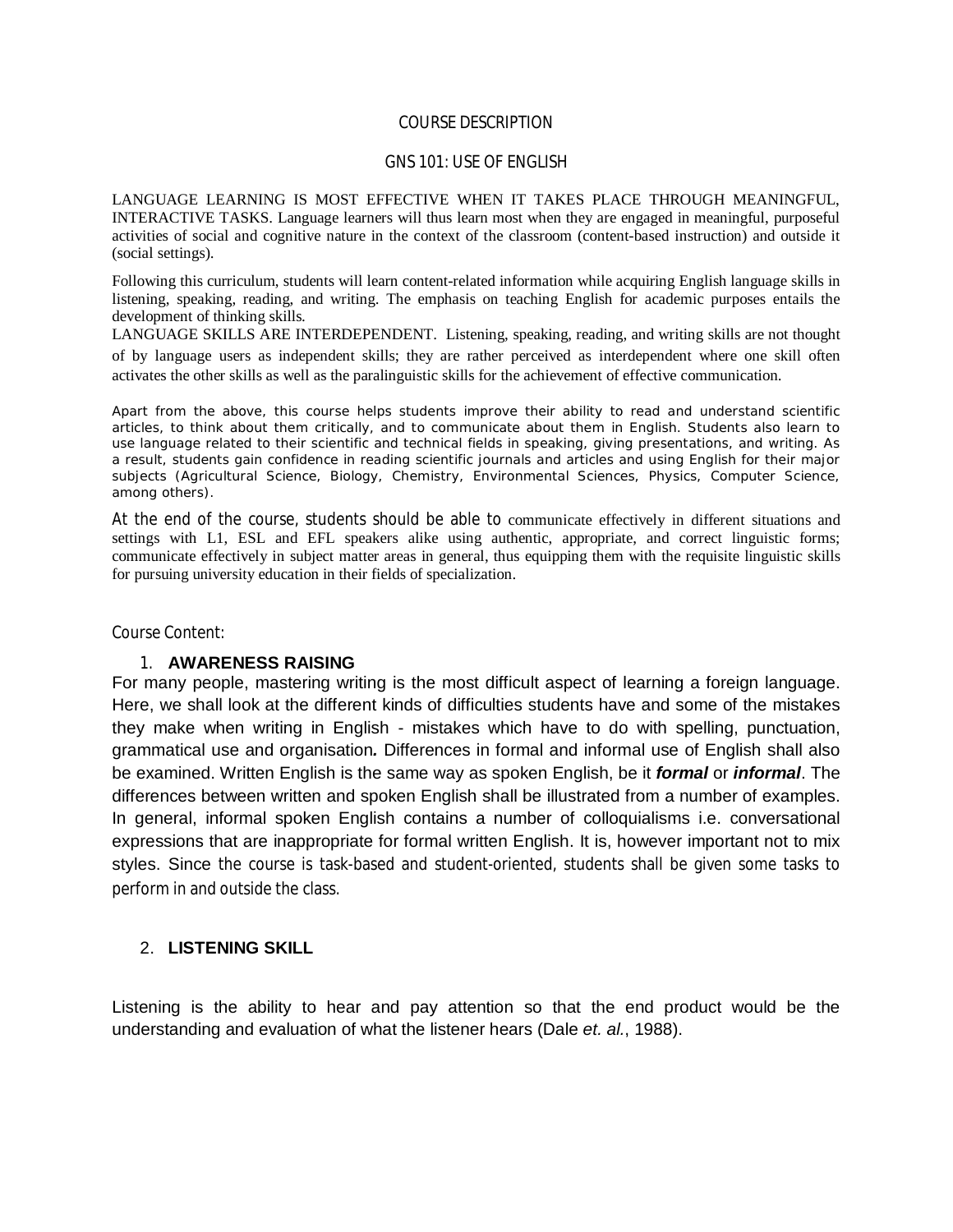It thus involves the ability to distinguish between the sound systems of English or any other target language that serves as the learner's second language – to differentiate the unfamiliar sounds in the given language.

Basically, listening is one of the most important and frequent behaviour in which we engage. It is one of the four language skills (listening, speaking, reading and writing). It can be described as an important everyday skill commonly used in all academic disciplines. It is therefore important for everyone, especially students, to improve one's listening skills and be the best listener one can be. In order to listen and comprehend in both social and academic contexts, the following are the enabling listening skills (requirements):

- functioning ear
- concentration
- ability to think along with the speaker
- ability to anticipate what the speaker is about to say based on what he has said
- ability to take note of the main points of the speaker (Olaofe, 1991).

Comprehension, a major ingredient of listening activities, can be improved by:

- listening attentively
- following the speaker's speech
- possessing a wide range of vocabulary related to the subject matter
- identifying and recognizing major speech patterns (introduction, change of ideas, shift of emphasis, sentence patterns/sequence)
- showing interest in what the speaker is saying; among others.

In most academic endeavours, students listen to acquire information which may come in various ways as:

- **•** instructions
- facts
- data, figures and formulae
- dates
- **•** illustrations
- questions and answers
- theories

These sources of information may take place in the lecture hall, laboratory, and within the campus.

At the end of this lecture, students should be able to:

- Develop basic factual comprehension of what is heard.
- Comprehend and interpret what is heard.
- Appreciate and enjoy certain aspects of spoken discourse.
- Develop basic factual comprehension of what is heard.
- Comprehend and interpret what is heard.
- Appreciate and enjoy certain aspects of spoken discourse.
- Paraphrase events in a story.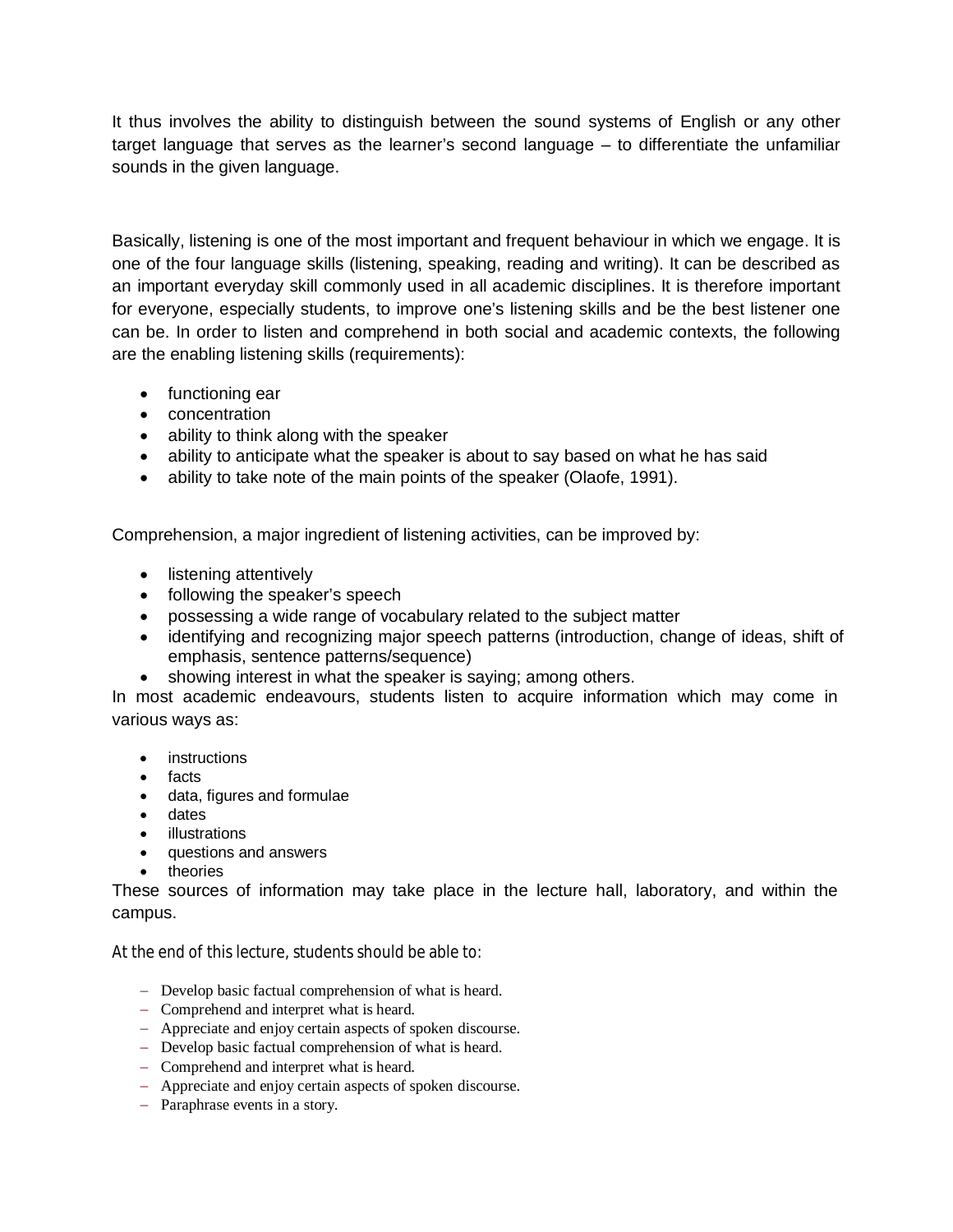- State similarities and differences among characters, feelings, and actions in a story.
- Answer basic information questions about what is heard.
- Comprehend explicit information in spoken discourse (actions, ideas, reactions,etc.)
- Comprehend, interpret, appreciate and enjoy spoken discourse
- Take note of specific information based on what is heard.
- Identify mood, setting, character, and purpose based on what is heard. Classify vocabulary into semantic and/or grammatical categories.

### 3. **SPEAKING SKILL**

This aspect is primarily to assist students with difficulty in their English language speaking skill. It relates the sounds of the English Language to international phonetic and orthographic symbols. Apart from the treatment of the phonemes, it also includes a simplified form of the stress and intonation system to provide a simple guide in these two grammatically important aspects of spoken English.

In all languages we speak with air from the lungs. Air leaves the lungs through the vocal cords to the mouth, the vocal tract then modifies the air to provide sound. Sound is therefore the modification of air by the vocal tract. Getting the air into and outside the lungs involves a process whereby some organs are involved. The organs involved in the process of speech making are called the speech organs. They include:

- 1) The vocal cords 2) The palate
- 3) The teeth 4) The tongue
- 5) The lips 6) The lungs
- 7) The nasal cavity.

There are forty four sounds in the English Language. These are divided into two groups, vowels and consonants. Generally, the difference is that a vowel sound comes out with a free flow of air from the vocal tract while a consonant sound is obstructed by some parts of the vocal tract. In English, as in Nigerian Languages, each sound is represented by a letter or a group of letters.

However, there is a problem with English when it comes to relating sounds to letters, or vice versa. First, in English, one sound may be represented by different letters, e.g. the sound made by *e* in *fed* is the same as that of *ea* in *lead*. It is also the same as that of *ie* in *friend*. Secondly, several different sounds may be represented by the same letter or group of letters, e.g. the letter *o* has one type of sound in *some*, a different type in *hot* and a different one in *form*. And thirdly, one sound may be represented by a group of two letters, each of which by itself may represent the same sound, or a different sound. For example, the sound made by *e* in *fed* is also made by the *ea* of *lead*.

This makes the spelling of English words confusing and difficult for students. It also contributes to the difficulty of pronouncing English words correctly. In English, the spelling of a word cannot be completely and reliably used as a guide to its pronunciation. The situation is however, different with Nigerian languages in which the way a word is spelled is exactly how it is pronounced.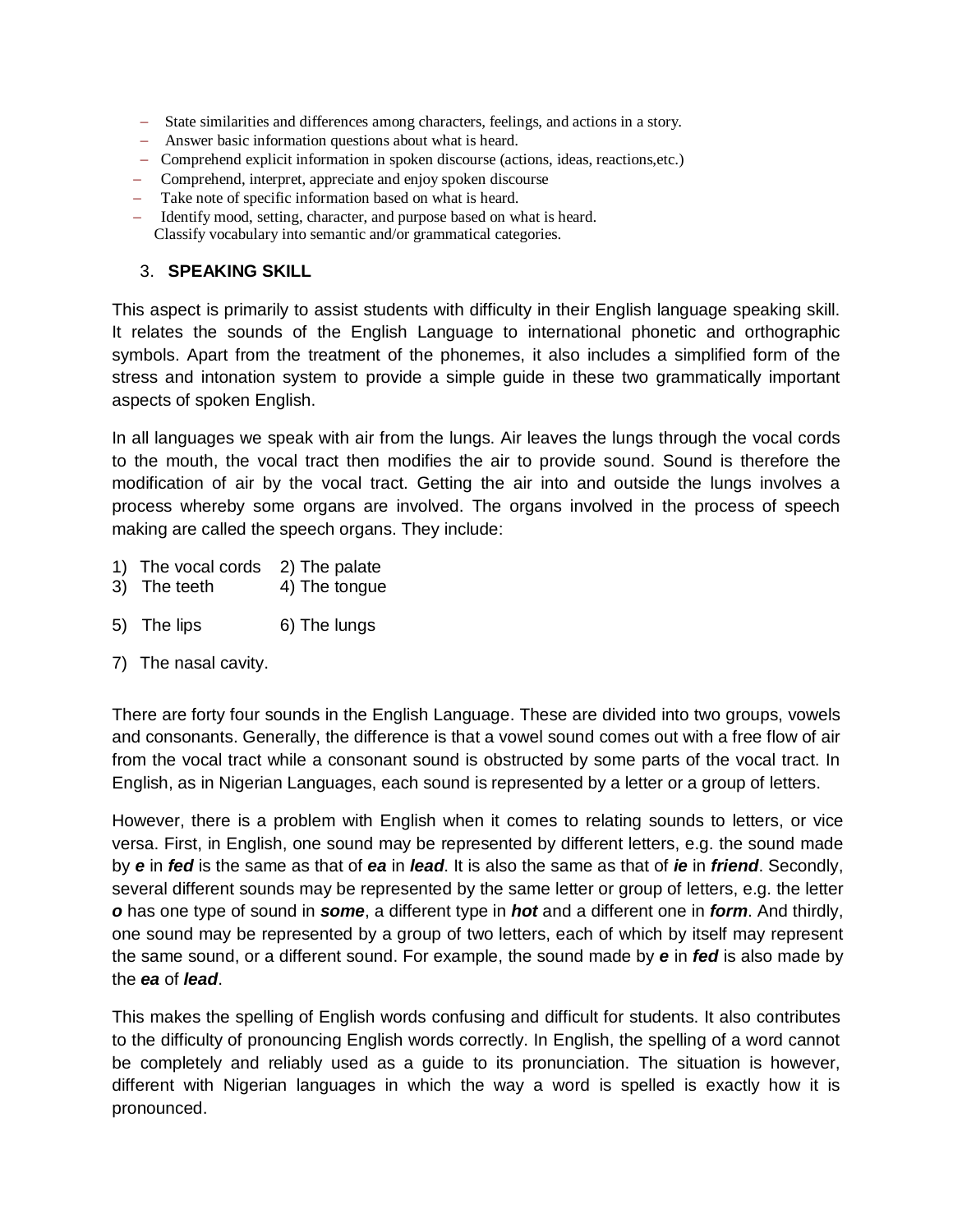Here also, we shall examine other aspects of speech works such as stress and **Intonation.**  Stress is the energy (Prominence or force) exerted on a particular part of speech. There are three main degrees /levels of stress.

- Main or primary stress is indicated with a stroke placed before and above the relevant syllable in a word e.g. **'**conflict, **'**boy, **'**lady
- Minor or secondary stress is usually indicated with a stroke placed before and below the relevant syllable e.g.  $1$  academic,  $1$  expectation,  $1$  radiation

 Unstressed word or unmarked syllables have no mark at all e.g. raid, pep, lunch. There are three types of stress.

1. word

- 2. sentence
- 3. emphatic

*Word stress* is the force or energy exerted on a syllable in a word. e.g **'**export (n), ex**'**port (v)

Both words are spelt the same way but the stress mark shows the difference between the two. The first example is a noun, with the stress mark/stroke placed on the initial syllable while the second example is a verb where the stress is on the second syllable.

*Sentence stress* is the pressure exerted on a particular part of a sentence. Content words such as nouns, verbs, adjectives and adverbs are stressed while grammatical words like articles, pronouns, conjunctions, prepositions and auxiliary verbs are not stressed except for emphasis. e.g.

The **'**beautiful **'**lady **'**invited **'**me to the **'**party

The marked words in the above sentence are adjective, noun, verb, pronoun respectively while the unmarked words *to* and *the* are unstressed. *Emphatic stress* is an extra force used when pronouncing a particular word in order to distinguish it from other words in a sentence. Such words could be content or grammatical. e.g.

# *My sister has a new box.*

An emphatic stress could be given to *my* in the above sentence. It implies that it is *my sister* and not *yours*, *his* or *hers*. Secondly, special prominence could be given to *SISTER* (not brother, mother, aunt etc). Thirdly, *has* could be stressed.

Intonation is the variation that occurs in the pattern of pitch in a sentence, that is, the rise and fall in the pitch of the voice in a sentence. The part of a sentence over which a particular pattern extends is called a tone group. A tone group usually coincides with major grammatical units,

such as the sentence, clause, phrase or word. For example, the sentence, **Water is liquid**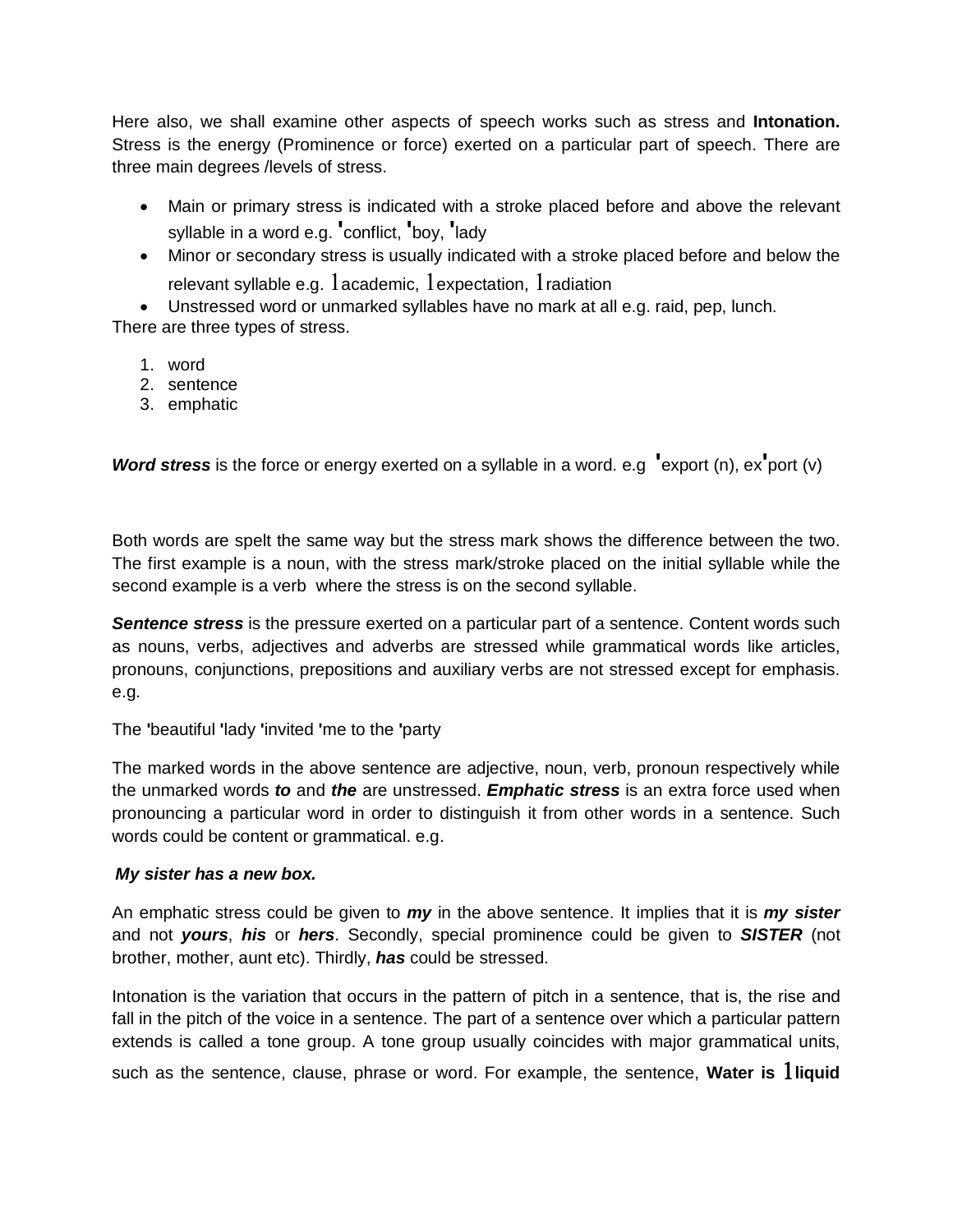constitutes one tone group. Within the tone group, the syllable that carries the major pitch change is called the tonic syllable.

# **4. GRAMMATICAL STRUCTURES**

This unit introduces students to the commonest English Language grammatical structures. These are Nouns, Pronouns, Verbs, Adjectives, Adverbs, Prepositions, Conjunctions and Interjections. Determiners are words used at the beginning of noun groups. They are generally used to refer to people or thing without saying exactly who or what they are. Nouns are basically names given to things. They may be names of human beings like Kola, Garba or Chinyere. Names given to days of the weeks and months in the year are also nouns such as Sunday, Friday, Saturday, August, March, etc. Names of animals, concepts, abstract ideas, etc, are also nouns. Some \* **common nouns** are \***count** (**countable**) nouns e.g. girl, books, etc, while others are **\*non-count (uncountable)** because they are \***mass nouns** e.g. rice, sand, importance, etc. Count nouns must have \***determiners** (a, one, my, this) in the singular, though this is not necessary in the plural. \***Non-count nouns** are usually concepts and \***abstract ideas** like: love, blood, excitement, philosophy, physics, etc.

The pronoun is related to nouns. It is traditionally defined as a word used instead of a noun. Examples are: *He/She/It/I/You/We/Him/Us/Them*.

In the English language, a pronoun must agree with its antecedent (word to which it refers) in number, that is, singular or plural, and in gender, that is female, male or neuter. Examples are:

- The *girl* came, *she* saw and *she* conquered
- The *boy* came, *he* saw and *he* conquered

 $\overline{a}$ 

The *men* came, *they* saw and *they* conquered.

English pronouns can be of different types: personal, reflexive, possessive, demonstrative, relative, interrogative and indefinite. The first three types are referred to as Central Pronouns.

**Personal Pronouns** refer to the first person (i.e. the speaker(s) – I, we; the second person i.e. the person being spoken to 'You' (both singular and plural) and the third person i.e. the entity being spoken about – ('He' for singular male, 'She' for singular female, 'It' for non-human things, 'They' for plural). **Reflexive Pronouns** are used when a verb has identical subject and direct object; **Possessive Pronouns**, as the name suggest are used to indicate that something belongs to a person or thing; while **Demonstrative Pronouns** serve to point out a particular place, person or thing. These are *this, those, that, those*. **Relative Pronouns** are used to introduce adjectival clauses which are words which give additional information about the noun or noun phrase. **Interrogative Pronouns** are used in asking questions: *Where* do you think you are going?

Verbs are words used to indicate *action*. They are sometimes referred to as *doing* words or words to express *being* or *existing*. When verbs occur in sentences to express action, they give meaning and completeness to the sentences. Verbs could be transitive or intransitive.

A transitive verb is one that needs a direct object to complete its meaning; while **an Intransitive Verb** is one that does not need a direct object to complete its meaning.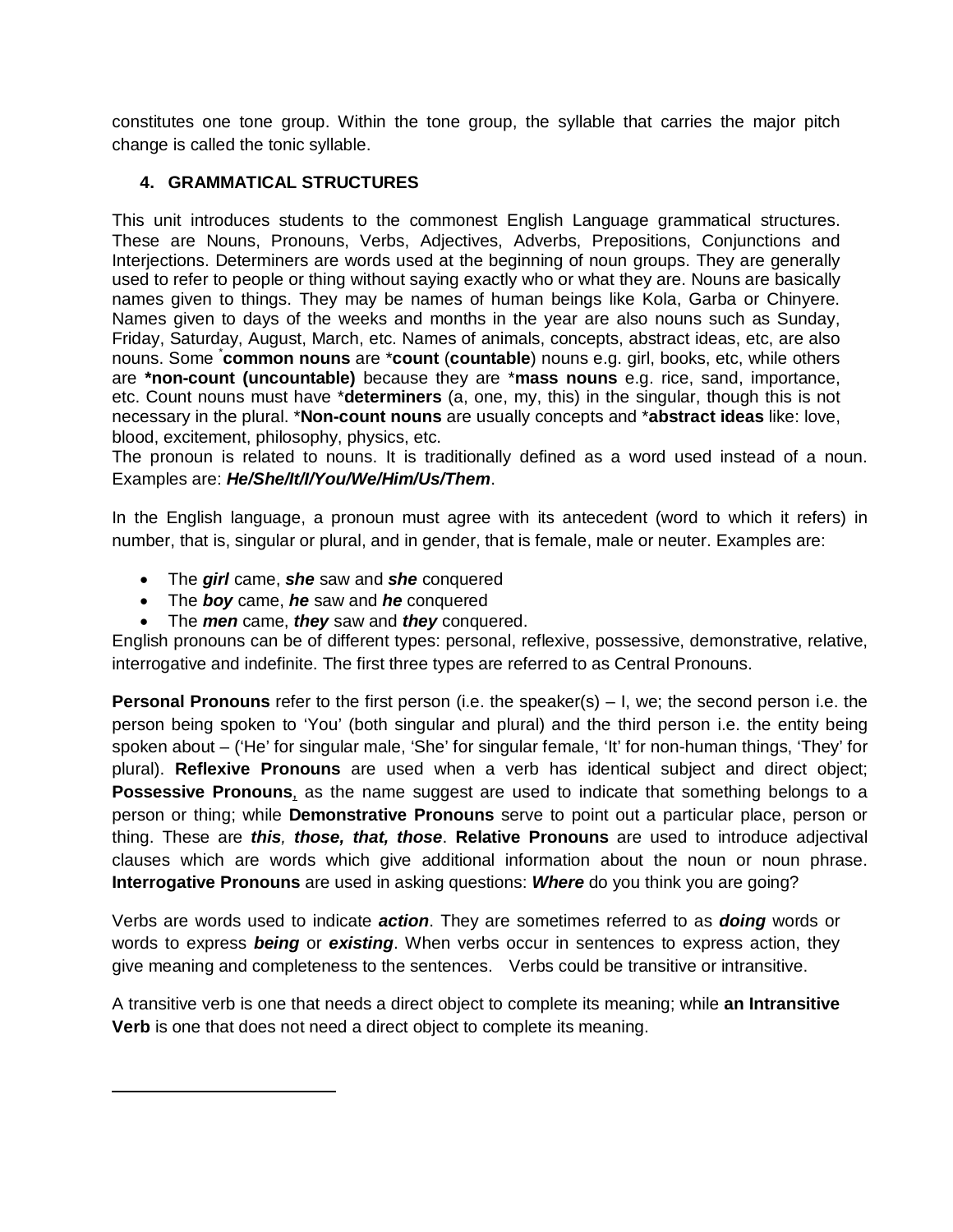Verbs are also categorised as regular and irregular according to their behaviour in tenses. Regular verbs have their past tense and past participle both ending in ed e.g. I looked into the well before sitting on it. Irregular verbs change forms in their past and past participle tenses

Tense is the form of the verb used to indicate: the *time* of the action, the *continuance* of the action, or the *completeness* of the action.

Concord or agreement refers to the form in which the different parts of a sentence relate to one another. It is expected that certain grammatical items must agree with each other in number and person. Such harmonious relationship is expressed in rules known as rules of concord or agreement. These insist that a condition that obtains in one part of a sentence correlated in another part of the same structure. To establish concord therefore, we must establish a harmony of conditions in the various parts of a sentence. Where such a correspondence fails to holds, the principle or rule of concord is breached. In this section, we are concerned with the following types of concord: subject-verb concord; subject-complement- concord; subject-object concord and pronoun-antecedent concord.

# **5. PUNTUATION MARKS**

Punctuation is a complicated subject; hence, only the main principles shall be treated. The purpose of punctuation is to mark out strings of words into manageable groups and help clarify their meaning (or in some cases, to prevent a wrong meaning being deduced). The marks most commonly used to divide a piece of prose or other writing are the full stop, the semi-colon and the comma, with the strength of dividing or separating role diminishing from the full stop to the comma. The full stop therefore, marks the main division into sentences; the semi-colon joins sentences; and the comma (which is the most flexible in use and causes most problems) seperates smaller elements with the least loss of continuity. Brackets and dashes also serve as separators – often more strikingly than commas. In a nutshell, in this unit, we shall examine the capital letter, full stop, semi-colon, comma, question mark, exclamation mark, apostrophe, quotation marks bracket, dash and hyphen.

# 6. COMMON ERRORS

Errors are human. However, they can be reduced or avoided altogether through careful and conscious effort. It is imperative, especially in writing, for a student/writer to create time in every situation – during examinations, in or out-of-class assignments, essay writing, among others, to read over and correct all errors. In this section, some of the possible causes of errors outlined are various execises illustrating many frequently committed errors are provided. The student will benefit much from practising these exercises with the intention of identifying and crrecting the errors.

*(1)* Literal translation or transfer of language p[atterns and ideas from one's first language (L1) to the target language (Engliosh). For example: They are calling you (when the subject is an elderly person). This is a direct translation of the honorific pronoun (usually uses to refer to elders as a sign of respect in most Nigerian languages) from the user's L1 into English. The correct pronoun form for the third person singular is **he/she/it** no matter the age.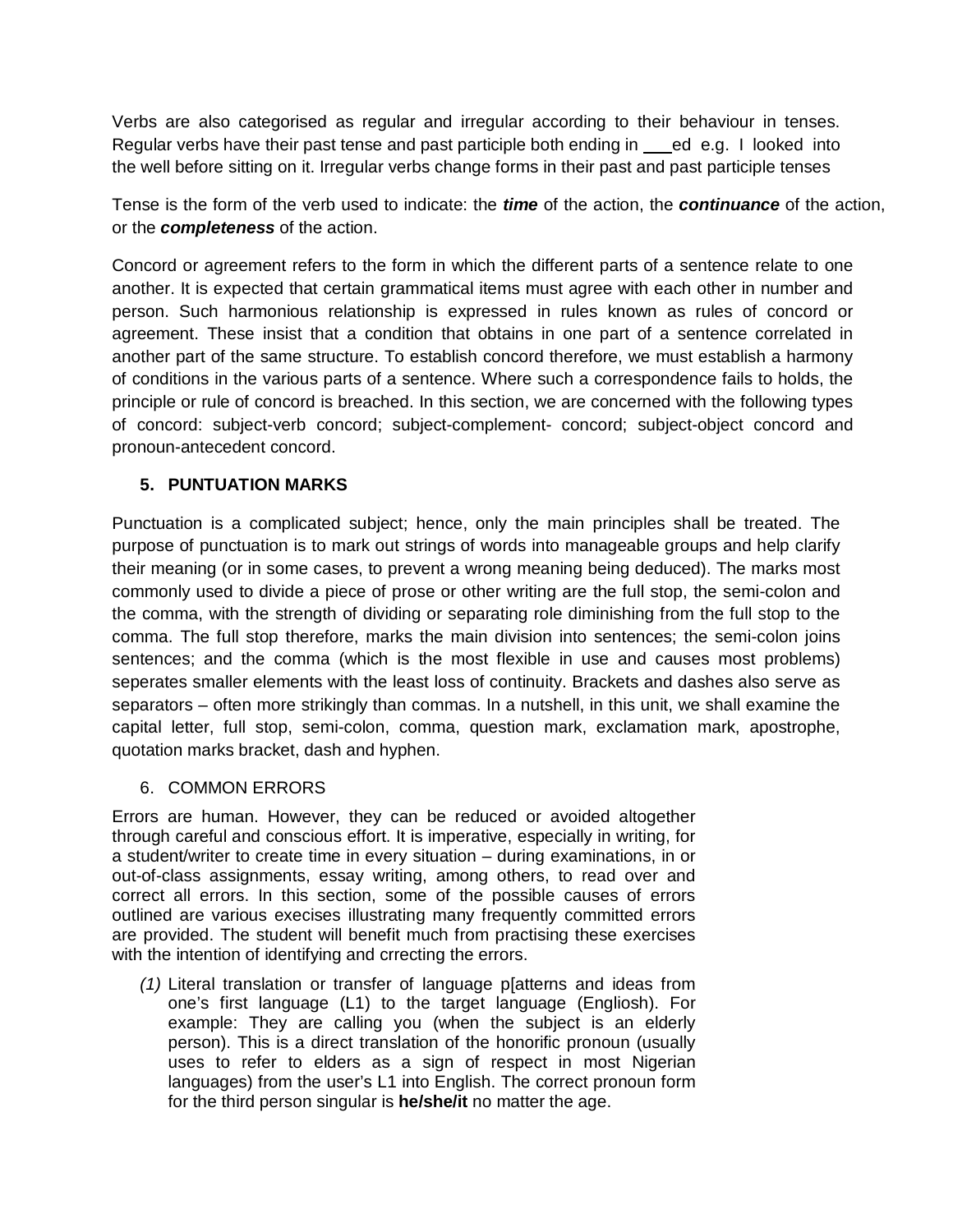- *(2)* The use of long, complex sentences. These tend to cause mistakes that could have been avoided if shorter or simpler sentences were used.
- *(3)* Writing as one speaks; this may lead to a wrong or poor style as written work is usually formal while speech is informal.
- *(4)* Wrong use of a word for another e.g. **avoid** for **afford**.

Other types of errors include concord, malapropism, homophones and near homophones, word classes, synonyms, tautologies, misspellings, addition of (a) wrong letter(s) to a word, wrong placement of (a) word(s), punctuation, among others.

### **7. READING SKILL**

Reading is the process of extracting meaning from written or printed language. It is one of the four language skills (others are listening, speaking and writing) and one of the two major aspects of literacy. There are basically two kinds of activities involved in reading: reading aloud (oral reading) and silent reading. The latter is a task undertaken in private reading where a reader thinks through the meaning of what is read. Silent reading, therefore, is central to high academic achievement. Here, we shall examine:

- (1) Purpose for reading
	- $-$  Find the main ideas or main thought expressed
	- Select important information or details
	- Answer specific questions, identify certain information or make a general survey
	- Derive pleasure or enhance relaxation and creativity
	- $-$  Evaluate the writer's ideas and facts
- (2) Reading rates
	- Skimming rate (extremely fast)
	- $-$  Rapid reading (medium fast)
	- Normal rate medium (slow/average)
	- Careful rate (very slow and thoughtful)
- (3) Reading exercises

At the end of this lecture, students are expected to:

- Comprehend, interpret, appreciate and enjoy written discourse.
- Expand linguistic analysis skills to get meaning.
- Comprehend varied printed materials (prose and non-prose)
- Sequence events in a logical order.
- Distinguish between different characters, motives, literary genres, plots, etc.
- Provide synonyms, antonyms, and simple definitions of underlined words in a text.
- Answer basic information questions about the contents of the text.
- Explain characters' feelings and motives.